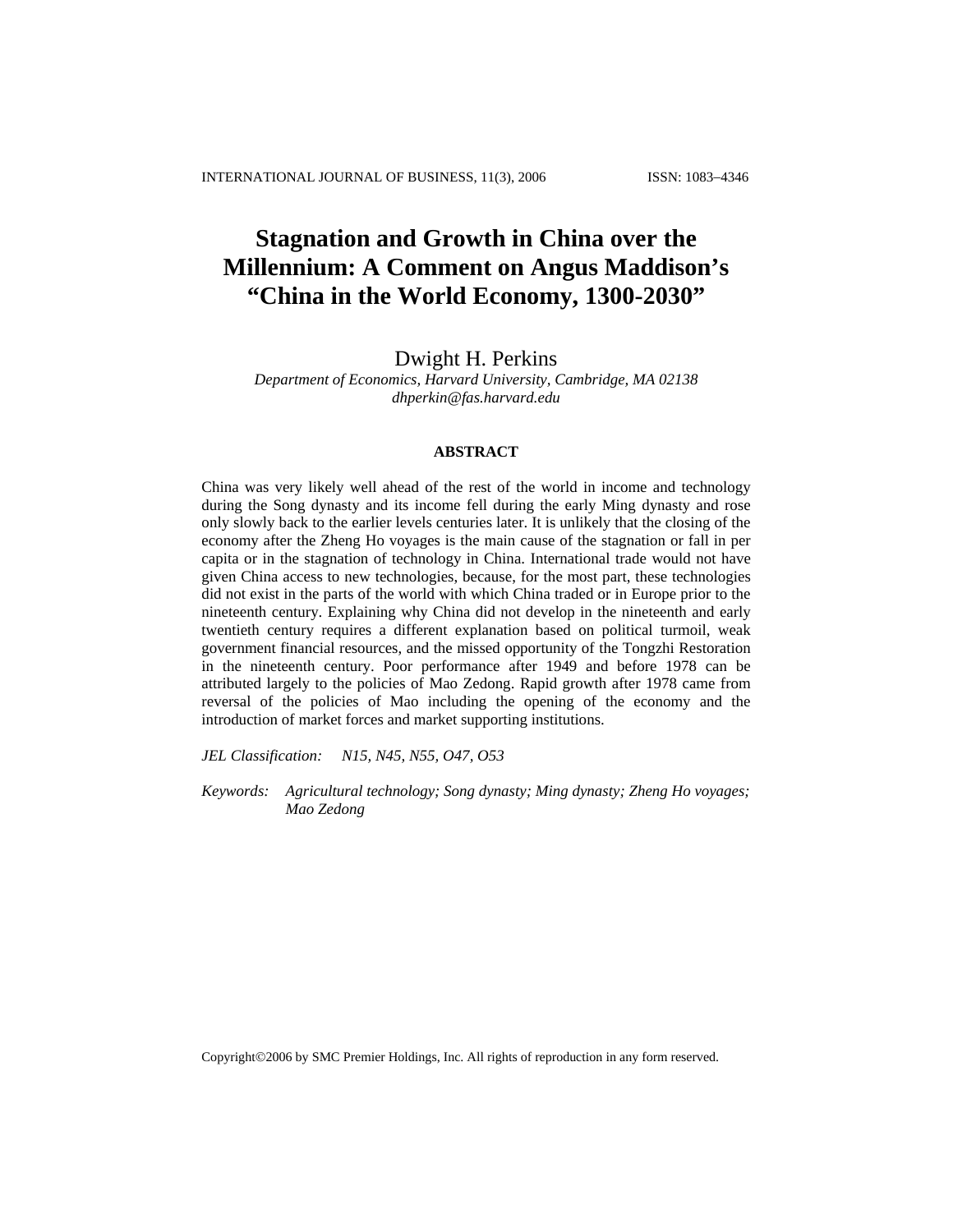Few scholars are willing to take the risk involved in looking at a thousand years of history in a country as large and complex as China. The fact that Angus Maddison is willing to take that risk is a challenge to others to address China from his broad perspective on world history. What follows, therefore, is not so much a criticism of Maddison's overview of Chinese history or of his particular estimates of gross domestic product in various periods. It is rather a somewhat different, although not necessarily contradictory, perspective on why China appeared at an earlier time to be so far ahead and then fell so far behind at least in economic terms. This comment, following Maddison, will end with a few brief remarks on what changed in the second half of the twentieth century and especially after 1978 that appears to have created the conditions for China to "catch up" with the high income nations of the world.

## **I. WAS CHINA WAY AHEAD AND WHY DIDN'T IT STAY THERE?**

The case for believing that China was ahead of the rest of the world both in terms of size and possibly even in terms of per capita income is probably better for the Song Dynasty (960-1279) than it is for the Ming (1368-1644). Until recently there has been very little quantitative work on the level of income in either dynasty, but a major work now completed does provide quantitative evidence that the level of income in the Song may have been double that of the early Ming.<sup>1</sup> There is also reason to believe that the level of urbanization was much higher in Song than in Ming and that the size of commerce, especially commerce that went beyond the local market town, was also higher. If the data on which these conclusions are based is reasonably accurate, then the issue is not just why did China stagnate after 1200 or 1400 but why did it appear to first retrogress after the thirteenth century and then recover but still prove unable to go beyond the levels achieved in the eleventh century until well into the twentieth century?

One obvious explanation for the downturn in the early stages of the second millennium is that the Mongols brought enormous destruction to China and it took a long time to recover from that destruction. The population of northern China was largely wiped out and the population of southern China was subjugated to a militarily powerful but otherwise technologically backward population of former nomads, the Mongols. When the Ming threw out the Mongols, the dynasty ruled largely through mechanisms that relied little on the market. Large scale death, of course, can lead to increases in wages as apparently occurred during the great plagues of Europe. The reason is that much of the infrastructure for agriculture, handicrafts, and commerce is in place, but labor is in short supply. In China in the Ming there does not appear to have been any comparable impact on wages, quite the opposite. The reason presumably is that the Mongols not only killed the people of the north, they also destroyed most of the infrastructure. In the south, the infrastructure was more or less in place but the killing was also much less. Wages and incomes may well have recovered fully to Song levels by the end of Ming, but we don't really know because there is so little relevant and reliable quantitative data for the late Ming. After 1400 or so, the first reasonably reliable data relevant to economic development such as the size of the population and the cultivated acreage is for the early  $18<sup>th</sup>$  century under the Qing Dynasty. Whatever the precise level of per capita income in various pre-modern periods in Chinese history,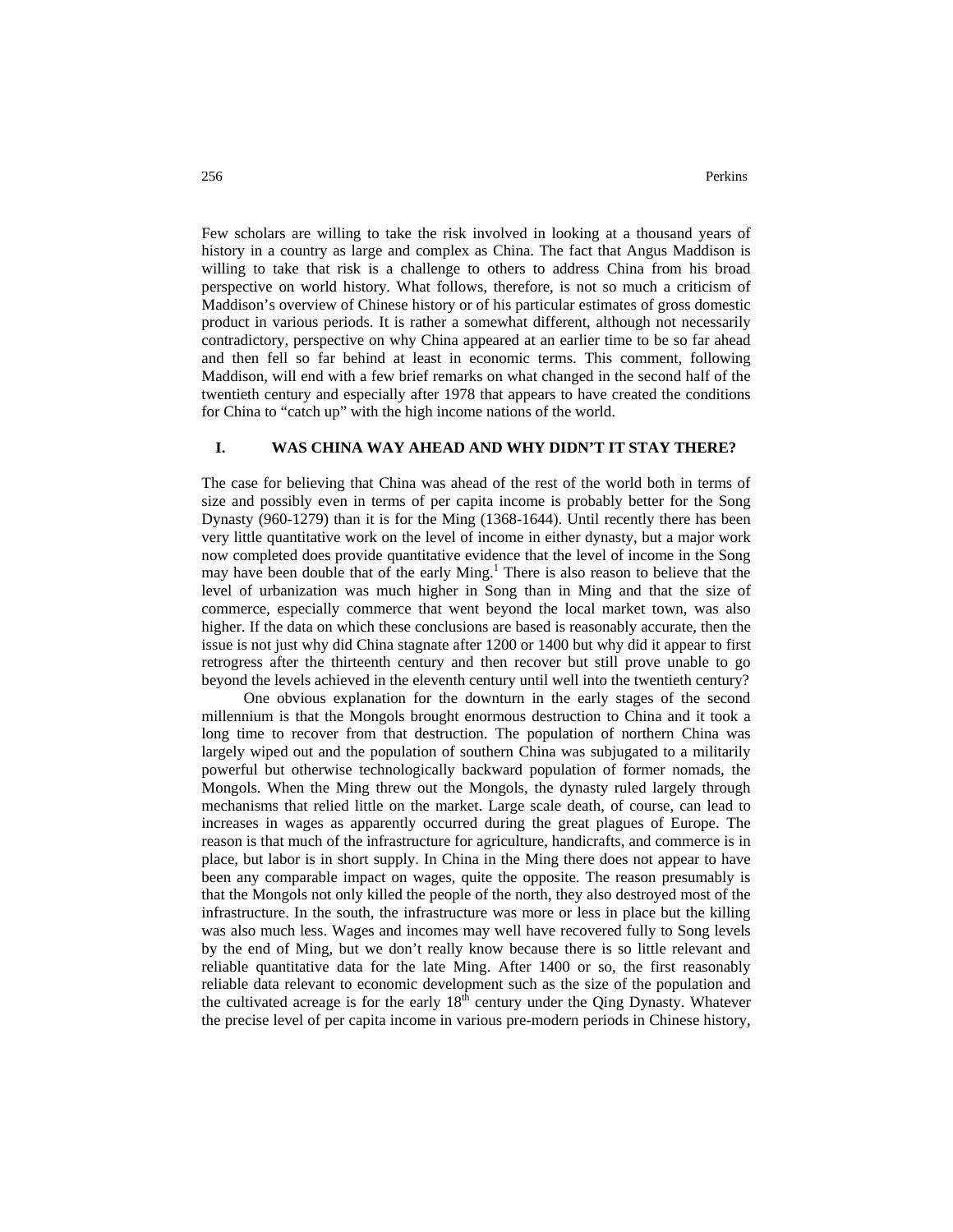there is little doubt that at no time prior to the twentieth century was there a sustained rise in per capita income in China comparable to what occurred in parts of the Europe in the late eighteenth and early nineteenth centuries. There are various hypotheses put forth about why this was the case. Recently Kenneth Pomeranz has hypothesized that the difference in this regard between Europe and China can best be explained by the fact that Europe had a way of obtaining relatively inexpensive resources that derived from the land (cotton, sugar, tobacco) and at the same time relieved the population pressure that existed at home (Pomeranz, 2000). The mechanism was the migration of large amounts of European labor to the Americas. China had no such outlet for its surplus population or outside source of land intensive products and thus had to feed and clothe its population by steadily intensifying the cultivation of its existing arable land.

Even if the Pomeranz's hypothesis is valid, it applies mainly to the nineteenth century as Pomeranz himself states (Pomeranz, p. 283). In 1700, for example, there were only 250,000 people in what is now the United States, a tiny fraction of the total population of the British Isles not to mention continental Europe. The total population of the major countries of Latin America as late as 1820 was roughly 16 million and a large portion of those were either native to the region or had been brought as slaves from Africa, not Europe. China's total population in 1770 was 270 million and that of Europe in 1820 was well over 100 million (excluding Russia). 2 Even if the higher population of China on a roughly comparable amount of arable land explains the nineteenth century divergence, what was happening before then? If China was so advanced in the Song, particularly the northern Song when China was in control in the north as well as the south, what kept it from progressing from that time until the 1800's, a period of seven centuries? China's population probably did not reach 200 million until at least 1600 if not later. $3$ 

I am not persuaded by Maddison's argument that China's decision in the early Ming Dynasty to close itself off from the outside world and abandon seafaring exploration had much to do with China's pre-modern stagnation. The Zheng Ho voyages were not only very expensive; they also brought back to China little that was of much value. The areas of Southeast and Northeast Asia that had goods of interest to China had been trading with China for a long time and they were never really completely cut off. What they had to offer were mainly raw materials (copper from Japan, spices and faster growing plant varieties from Champa<sup>4</sup> and elsewhere in the south). The fast growing rice seeds of Champa did make a measurable difference in China, but none of these imports fundamentally changed the Chinese economy. If Zheng Ho had somehow made it all the way to Europe, would he have found anything there that would have fundamentally changed China as the European explorations in the opposite direction changed Europe? It does not seem likely. When trade with Europe did expand to significant levels in the eighteenth century, the main commodity that Europe could offer China in exchange for China's tea and silk was silver.

Any attempt to explain China's long sideways development, in this writer's opinion, must come to grips with what happened to industrial and agricultural technology in China and Europe. Scholars know a great deal about technological developments in Europe and, while there are fewer people working on the subject for China, quite a bit is known about technology there through the centuries as well. The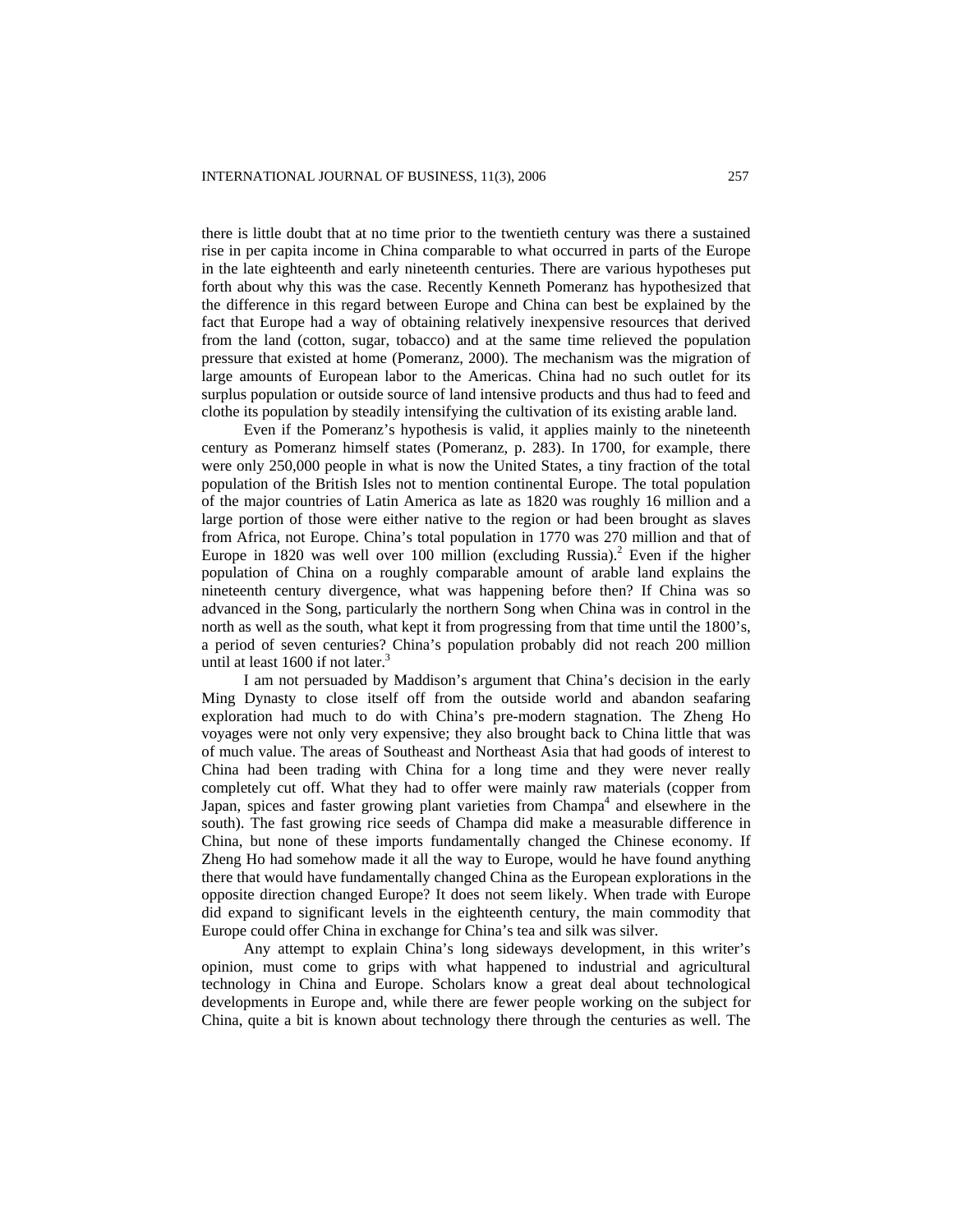Chinese themselves, as early as the sixth century, were publishing handbooks dealing with agricultural technology and writers such as the famous Song philosopher, Zhu Xi (Chu Hsi) wrote extensively about science.

There is one simple point that can be made about China's pre-modern technology in a short essay such as this. China had developed most of the industrial and agricultural technologies known in Europe in the eighteenth century and had done so sometimes as early as the Song Dynasty (steel manufacturing processes for example (Hartwell, 1962)). Agricultural technologies for dry land crops in China used technologies much like those in Europe more than a millennium later. Joseph Needham's multi-volume opus makes much the same point among others, and much of Pomeranz's recent study is devoted to showing that this was the case.

If one makes the distinction that David Landes makes between technologies arrived at by tinkering and those that only arose after the systematic application of modern science (electricity, the chemical industry—mainly around the 1870s in Europe) (Landes, 1969), then China had developed most of the technologies that could be reached by tinkering, but none of the technologies that required the systematic use of modern science which China did not have. In England much of the early technological tinkering was concentrated in a relatively brief period and hence led to a significant increase in per capita income. In China these innovations happened much earlier and over a longer period and so there probably was no comparable rise in per capita income. In some cases the large size of China's population and labor force may have reduced the incentive to continue using particular technologies when the main contribution of that technology was to conserve labor use. In any case, tinkering eventually was going to run out of steam and this might have led to stagnation in Europe as well if the newer technologies based on science had not come to the rescue. David Ricardo's pessimism about the prospects for sustained growth was probably quite realistic at the time that he was writing  $(1821)$ .

#### **II. THE CHINESE REPONSE TO THE WESTERN CHALLENGE**

Whatever the explanations for why China did not develop before it came into close and regular contact with Europe and North America, those explanations cannot explain why China failed to develop in the late nineteenth and early twentieth centuries. The lack of the necessary technology can no longer explain what happened because the technology developed in Europe was there for the taking. A lack of economic contact through trade with the outside world cannot be an explanation either because China had extensive trade relations with Europe all be it on an involuntary basis as Maddison points out. Furthermore, in Japan the level of income per capita was no higher than China, the technology in use in pre-modern Japan was to a large degree derived from China or Korea, and the nature of the agricultural and commercial economy was very similar to that of China (labor intensive rice cultivation, etc.). Japan's per capita income probably did not begin to rise until around 1900, but long before that Japan had begun to fundamentally restructure its economy and society so that economic growth could become possible. The first beneficiary, however, was the Japanese military that was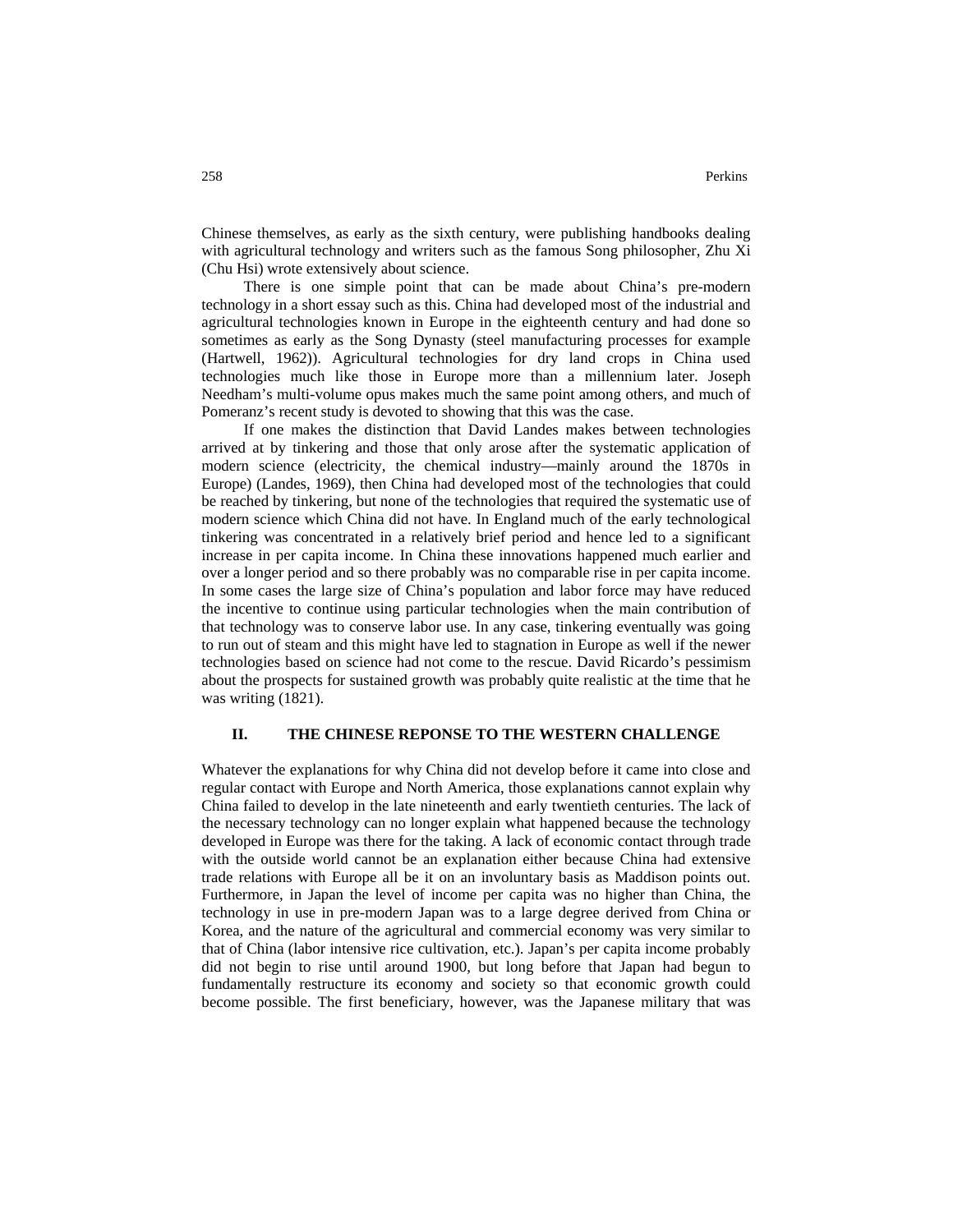able to defeat not only China (1895) but also a major European power (Russia in 1905). Why couldn't China accomplish what Japan did?

The answer to that basic question, in this writer's opinion, involves three main points. To begin with, China, as Maddison points out in his essay, experienced long periods of major turmoil beginning with defeat by the European imperial powers, mainly the British, in the first and second "opium wars" (1839-1842, 1856-1860), civil wars (the Taiping Rebellion 1851-1864; the Kuomintang-Communists civil war 1928- 1949), the warlord period (1916-1928 and beyond), invasion by Japan (1895, 1931 with the loss of the Northeast, 1937-1945), and invasion by all of the major foreign powers during the Boxer Rebellion (1901). Between 1839 and 1949, there was only one substantial period when China had a reasonable degree of peace and unity in most of the country, the Tongzhi Restoration period named for the reign of the Tongzhi emperor of 1862-1874 although some of the policies and the period of peace lasted beyond his reign through the 1880s. .

The Tongzhi Restoration period was probably China's last chance until after 1949 to put together a sustained reform and development program that would have enabled China to compete with Japan and keep the European powers at bay. There were two primary reasons why that effort failed to place China on a track similar to the one being followed by Japan (and would eventually be followed by China many decades later). The first and probably the most important reason is that most Chinese leaders did not understand the full scope of the problem they faced. The belief among most educated Chinese at that time was that it was the weapons of the West that gave European and American nations their military superiority. There was no conception of the industrial might that lay behind the ability to produce these armaments in great quantity or to train and support large armies with modern discipline, motivation, and training. In the eyes of the court in Beijing and among many others, the traditional Chinese system of government was superior to that of the west when it was run by individuals with integrity and ability. In effect the challenge was to bring the "Confucian" imperial bureaucratic system back to its former glory and add a few modern weapons to the mix.

The second reason for the weakness of the Chinese response to the challenge it faced was that the financial resources of the Chinese government were extremely limited. Total tax revenue came to only a little over 2 percent of GDP in the late nineteenth century (Yeh-chien Wang, 1973), and most of this limited revenue had to be devoted to routine government administration and to support of the military forces needed to suppress the rebellions and try to fend off the imperial powers. While the government in Beijing was conservative and stifled efforts at modernizing reform such as when it snuffed out the hundred days of reform instituted by the Guangxu emperor in 1898, there were governors general in the provinces such as Li Hongzhang and Zhang Zhidong who tried to institute economic reforms. They did succeed in building a few factories and arsenals, but the financial resources they had at their disposal were miniscule. This situation did not change dramatically even after the fall of the Qing Dynasty in 1910 although the warlords did find ways to extract more money to fund their mostly unproductive activities.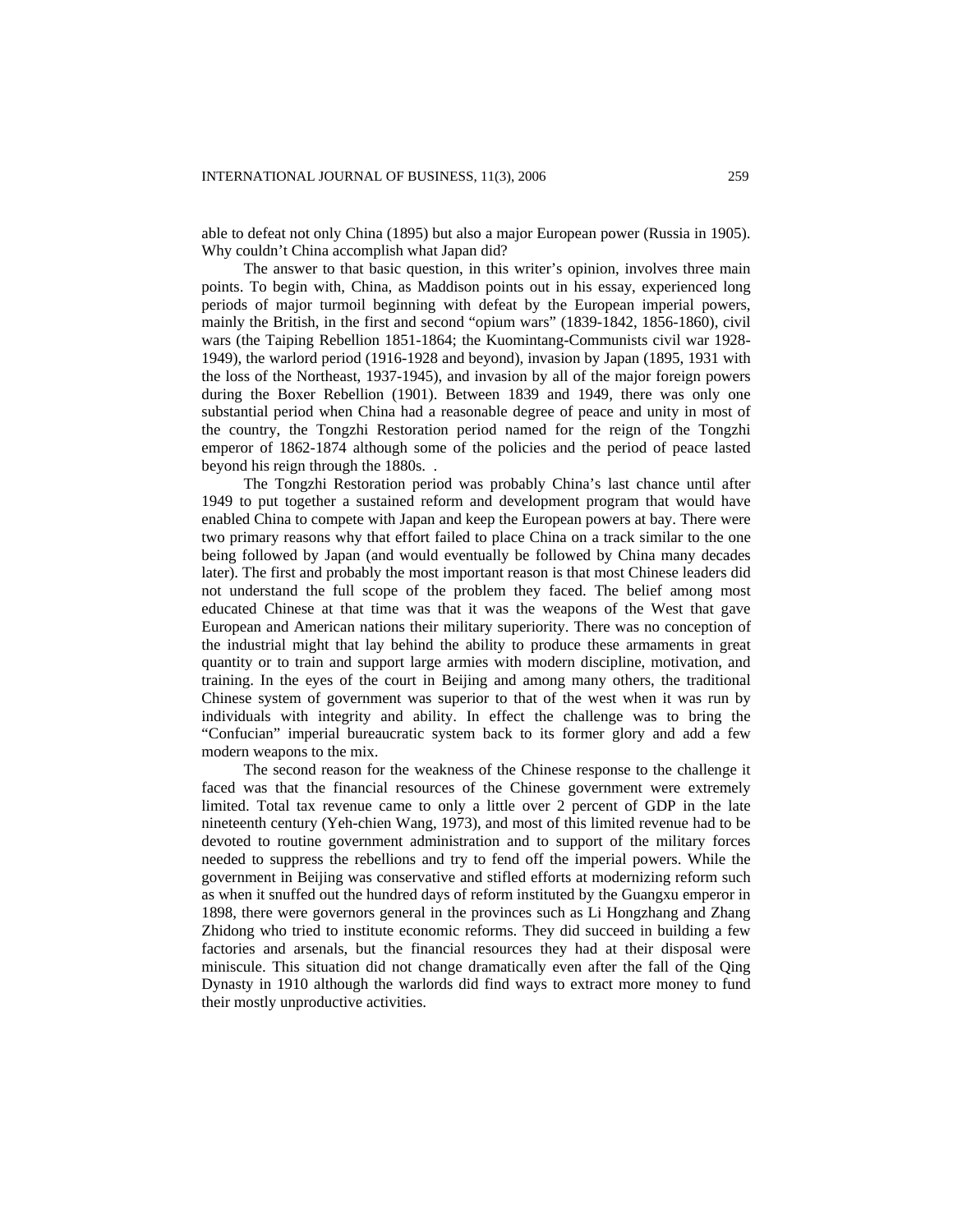The private sector eventually did step into the breech in a modest way and industrial development did take place in China in the first decades of the twentieth century. The modern cotton textile industry (owned in part by Chinese investors and in part by foreign direct investors from Japan) did grow and had largely replaced European and Japanese textile imports by the 1930s. The overall level of investment, however, given the political chaos of the times was only able to generate a GDP growth rate between 1914-18 and 1931-36 of 1.4 to 1.9 percent per year according to the best estimate available (Rawksi, p. 280). There was also the growth in Manchuria described by Maddison that came from Japan and was driven by Japanese imperial objectives.

Most of the physical industrial capital built up prior to 1949 was obsolete, had been destroyed by war, or had been carted off to the Soviet Union by the victorious Soviet Army when it invaded Manchuria. As we learned from the experience of Europe and Japan after World War II, however, it is human capital and institutions that matter more than physical capital. China thus had a start on industrialization prior to 1949 that contributed to industrial recovery and growth after 1949.

By today's standards, China's human capital on the eve of the Communist takeover of the government in 1949 was not impressive. But China did have nearly 200,000 university graduates and perhaps 20,000 of those were in engineering with a smaller number in the natural sciences (Orleans, pp. 126-128). At the other end of the education spectrum, perhaps 50 percent of the males in China and a much smaller percentage of females were literate. This education base was sufficient to enable the government after 1949 to initiate a massive expansion in education without a major decline in the quality of that education.

The skills of the Chinese population in fields such as commerce and finance were also not negligible. Foreigners never played a significant role in the operation of China's domestic commerce, unlike many of the countries of Southeast Asia and Africa. By the twentieth century, foreigners were also playing a smaller and smaller role in China's international commerce. Some of the merchants who carried out this trade left for Hong Kong or Taiwan in 1949, but most did not. For a few years they played an important role in helping China's economy get back on its feet after 1949 but then the government stepped in and took over most of these activities and purged them of many of these pre-1949 experienced personnel. Some were still around in 1978, and they and many others and their descendants in Hong Kong played an important role in the early efforts of China to turn its economy outward.

What was missing in China prior to 1949, therefore, was not so much the human capital as it was the lack of an environment where that human capital could be put to good use. China spent a century figuring out how to create a unified government that could provide that environment. This essay is not the place to review the rise of the nationalism and the nation state in China. The main point of relevance here is that China had some of the key foundations needed for a modern unified state. Culturally China had been unified for two thousand years and, during much of that time, the territory where most Chinese live today was governed by a single government. Modern nationalism which formally dates from the May 4<sup>th</sup> Movement of 1919 was also well developed by 1949. Ethnic minorities in the territory governed by China might not have shared in this nationalism or in the sense of cultural unity, but, unlike many developing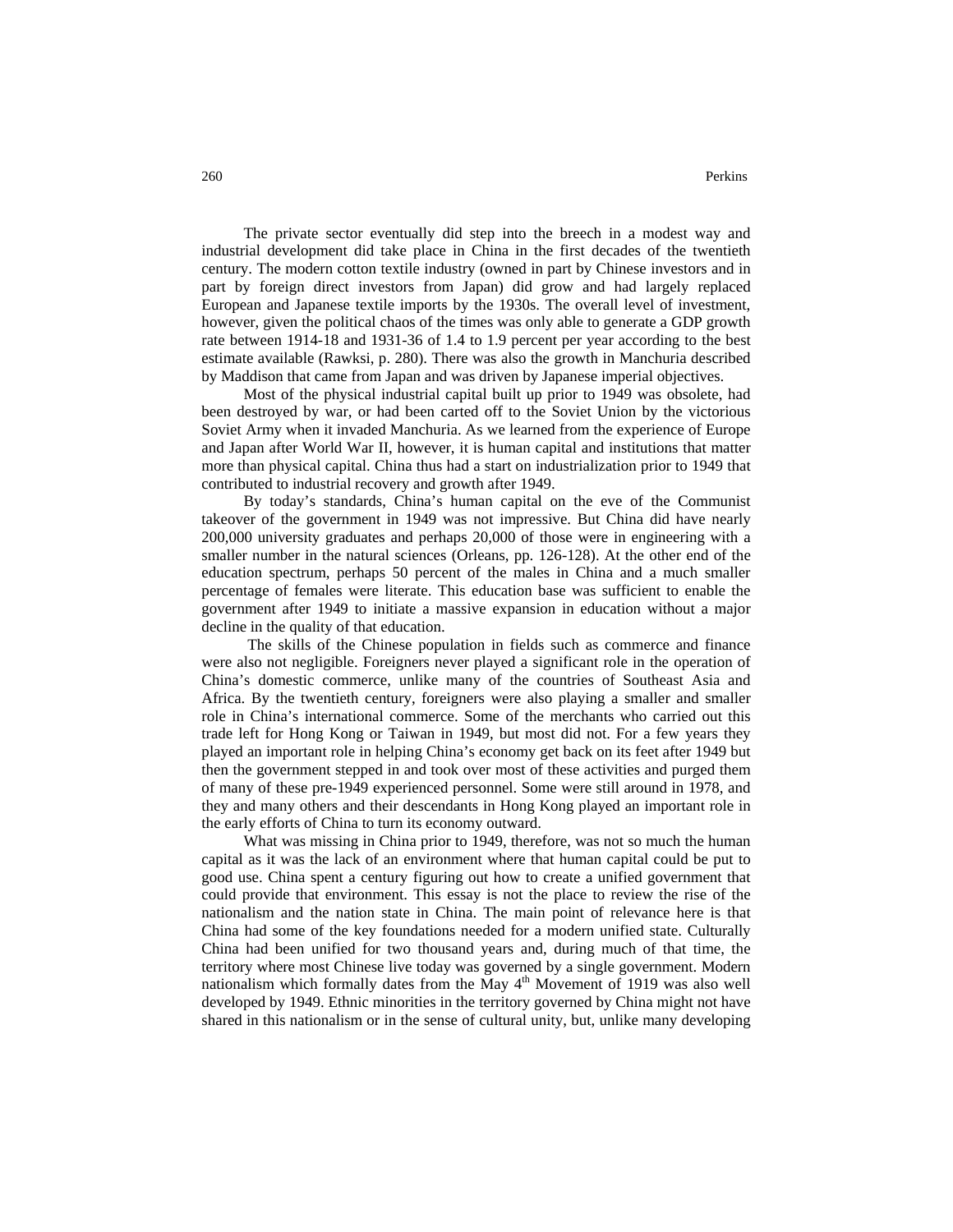and developed countries elsewhere, these minorities constituted only 9.4 percent of the total population in the 1953 census and 8.4 percent in the year 2000 census.

# **III. WHAT CHANGED AFTER 1949?**

China in 1949 had a foundation on which one could build a modern economy, but that foundation had been obscured for a century mostly by political turmoil and the inability of the Chinese government to end the turmoil and provide the support that a modern economy requires. That situation appeared to change in 1949 when the Communist side won the war and unified all of China except for Taiwan and Hong Kong. The government revamped the tax system and enforced the new taxes and revenue soared. Investment, now done mostly by the government, also rose sharply. China did fight a war with the United States but it was in Korea and did not materially slow China's efforts to convert its economic system to a centrally planned command economy patterned on the system of the Soviet Union. Unlike in the Soviet Union, China's collectivization of agriculture and state takeover of industry and commerce was accomplished without much disruption of either the economic or political system. Soviet advisers were imported in the thousands to teach the Chinese how to set up and run this system. Recovery from wartime destruction was rapid and the growth rate during the first five-year plan (1953-1957) period was officially 9 percent per year (6 percent per year if relative price distortions in the GDP data for that period are removed).

This stability and accelerated growth, however, was short lived. For the next 19 years (1958-1976) China was plunged back into periods of turmoil largely because of the messianic goals and the enormous political power of Mao Zedong. The problem was not so much the Soviet command system per se. No doubt that system would over time have become a drag on China's ability to sustain high economic growth, but it is far from obvious that that would have been the case in the 1960s and 1970s. In the 1950s and 1960s, in fact, the Soviet model was seen as a success since it was generating significant growth in economic and military power in the Soviet Union. Economic stagnation in the Soviet Union and Eastern Europe, largely the result of the shortcomings of this model, was to come later mainly in the 1980s. Nor was the problem that China did not have the skilled manpower to operate a centrally planned command system. China was able to make the system work, something that would probably not be possible in many other developing countries. China, however, had the necessary human capital and experience with running complex organizations.

The problem lay with Mao Zedong himself. Revolutionary leaders often make poor managers of modern economic growth. The skills required to inspire and lead a revolution or fight for independence are fundamentally different from those required to run a modern economy. In Mao's case, in addition, he started with or acquired a set of economic beliefs that were also held by some respected economists, but which proved not to work in the Chinese context. Specifically he felt that China could accelerate growth first by mobilizing the large pool of "surplus" labor in the countryside. The formation of the agricultural producers' cooperatives and then the rural peoples' communes were the organizational mechanism that would make mobilization of that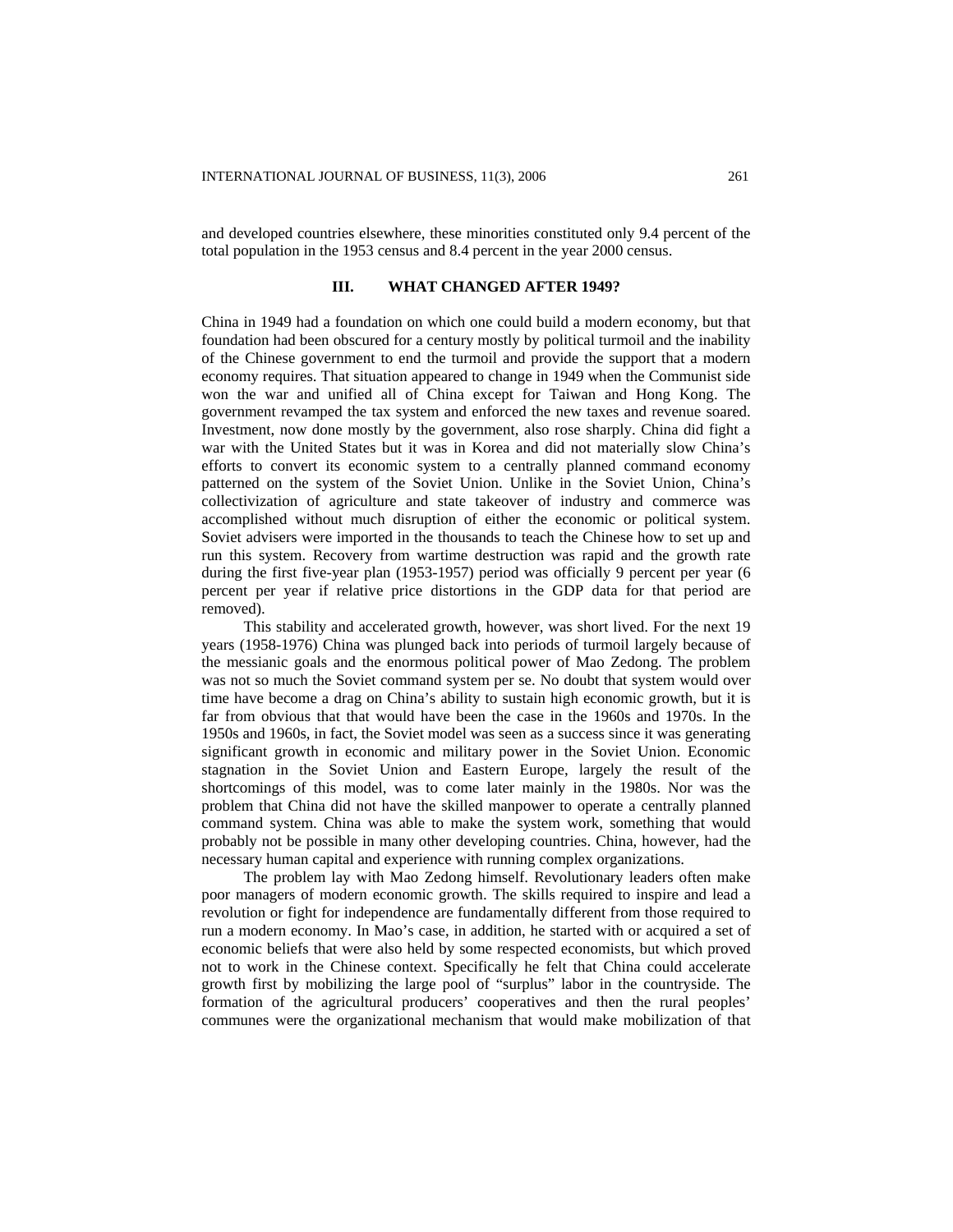labor possible. Labor mobilization for rural development infrastructure was an idea that had been applied in China with some success for two thousand years. Mao just decided to implement it on an unprecedented scale and, in terms of moving rocks and dirt, it was a great success. In terms of its impact on the economy, however, it was a disaster and led to the famine of 1959-1961 that took perhaps 30 million lives <sup>5</sup>

At the same time that Mao was pushing labor mobilization, he also through the Great Leap Forward (1958-1960) attempted to use his political mobilization talents to achieve unprecedented increases in industrial output. That effort proved equally disastrous. What made some sense done carefully on a smaller scale, rural small scale industries including small iron and steel plants for example, was disruptive when carried out on a grand scale. Notions about how China could rely entirely on its own efforts and could ignore the experience and much of the technology of the industrialized world including the Soviet Union were an echo of nineteenth century beliefs that China's unique approach was superior. The result in industry, according to official Chinese statistics published today, was a drop in industrial value added in 1961 to only 54 percent of the level attained in 1957 (National Bureau of Statistics (1999) p. 5).

Mao retreated from direct involvement in economic decision making after 1960, but that did not end his disruptive impact on the economy. In 1966 he launched the Great Proletarian Cultural Revolution that was going to transform the values of the people of China, particularly the youth. The result in the late 1960s (particularly 1967 and 1968) were strikes, political conflict, and much else that led to a downturn in the economy. The army was eventually brought in to restore order, but certain attitudes harmful to economic growth persisted among the top leadership. Foreign technology, in particular, was something to be looked down upon.

The remarkable thing about this whole period is that China did manage to achieve some economic growth despite all of this disruption. Investment, for example, remained at high levels above 30 percent of GDP even if much of the investment was poorly allocated. The growth rate of GDP from 1958 through 1976 averaged 3.5 percent a year or 1.6 percent per capita. Given the rate of investment, this GDP growth rate was unimpressive but at least it was positive.<sup>6</sup>

# **IV. THE 1978 REFORMS AND AFTER**

Given this historical background, it is not difficult to understand why China has grown so rapidly since it began to transform the country's economic policies and economic institutions in 1978. Unlike much of the period between 1840 and 1949 and between 1958 and 1976, China managed after 1978 to maintain a high degree of stability for investors, both public and increasingly private. Unlike during the Qing Dynasty and the Republican Period (1911-1949), the Chinese government was also able to generate large amounts of revenue and a high rate of investment. Public sector investment declined over time, but private or quasi-private investment took up the slack.

The other major achievement of the post 1978 period was that China looked to the outside world and especially its rapidly growing immediate neighbors and picked an economic model that had a proven track record for generating growth. It did not make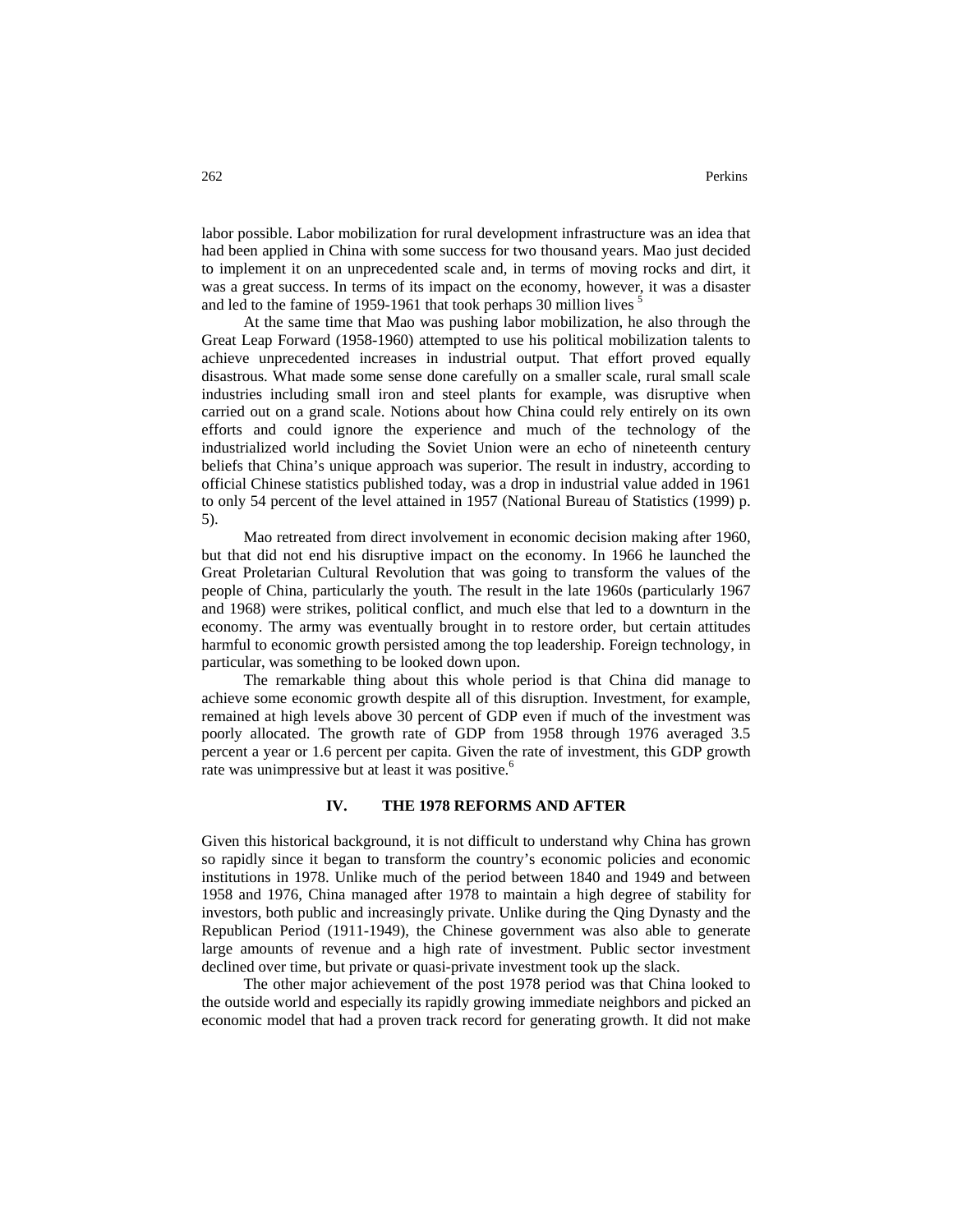the required changes all at once, but instead experimented with changes and then followed up if they worked. Collectivization of agriculture, that had never worked well anywhere as a generator of growth, was among the first to go. The limitations on foreign trade and the import of foreign technology were jettisoned even earlier. The momentum generated by the success of these reforms laid the ground work for the beginning of reforms in industry in 1984. By the mid-1980s the problems with the Soviet command system were becoming increasingly apparent in their original home and in Eastern Europe which further reinforced the trend in China away from that system. China thus moved toward a market system in industry steadily but cautiously. It was not until the middle of the 1990s, however, that China acknowledged to itself as well as the rest of the world that the objective was to establish a full market economy, a "socialist market economy" to be more precise but socialism in this case seemed to have less and less to do with state ownership of the economy.

Angus Maddison in his essay in this volume discusses many of the specific economic reforms that remain incomplete in China and need to be dealt with if growth at a high rate is to continue. The fundamental problem for the future, however, does not in this writer's opinion lie with these specific reforms. The lesson for economic growth from the past is that the failure of China to begin modern economic growth in the nineteenth and early twentieth centuries was the result of a combination of two primary influences. The first was a failure to recognize the broad nature of the changes required to achieve sustained economic development. The second was the inability to maintain a stable environment for growth oriented investment largely because of the political upheavals that accompanied the imperialist challenge, the difficulty China had in finding a replacement for the Confucian system of governance, and the personality and vision of Mao Zedong. Today China has clearly recognized the across the board nature of the reforms needed to achieve sustained development and it has provided the stability that investment in development requires. The future is not likely to bring a reversion back to the discarded economic policies and institutions of the past or forward to new experiments in untried utopian ideas. The specific measures with respect to the financial system and trade discussed by Maddison will be dealt with as well.

The main future challenge for China instead will be to maintain a stable environment for investment and economic growth while the political system evolves to one more suitable for an educated increasingly high income country.

#### **ENDNOTES**

- 1. The data on which this conclusion is drawn are mainly wage data collected from various historical publications such as the *Song hui yao.* See Guanglin Liu (2005).
- 2. The European population figure was obtained by adding up the individual European country figures in Maddison, pp. 148-152.
- 3. Because there are no reliable population census data for the late Ming, this statement is based on an extrapolation of population from the relatively reliable census of 1393 at a rate of 0.5% per year. That rate of growth is similar to the premodern population growth rate in China (and in Korea and Japan) during long periods of relative peace and stability.